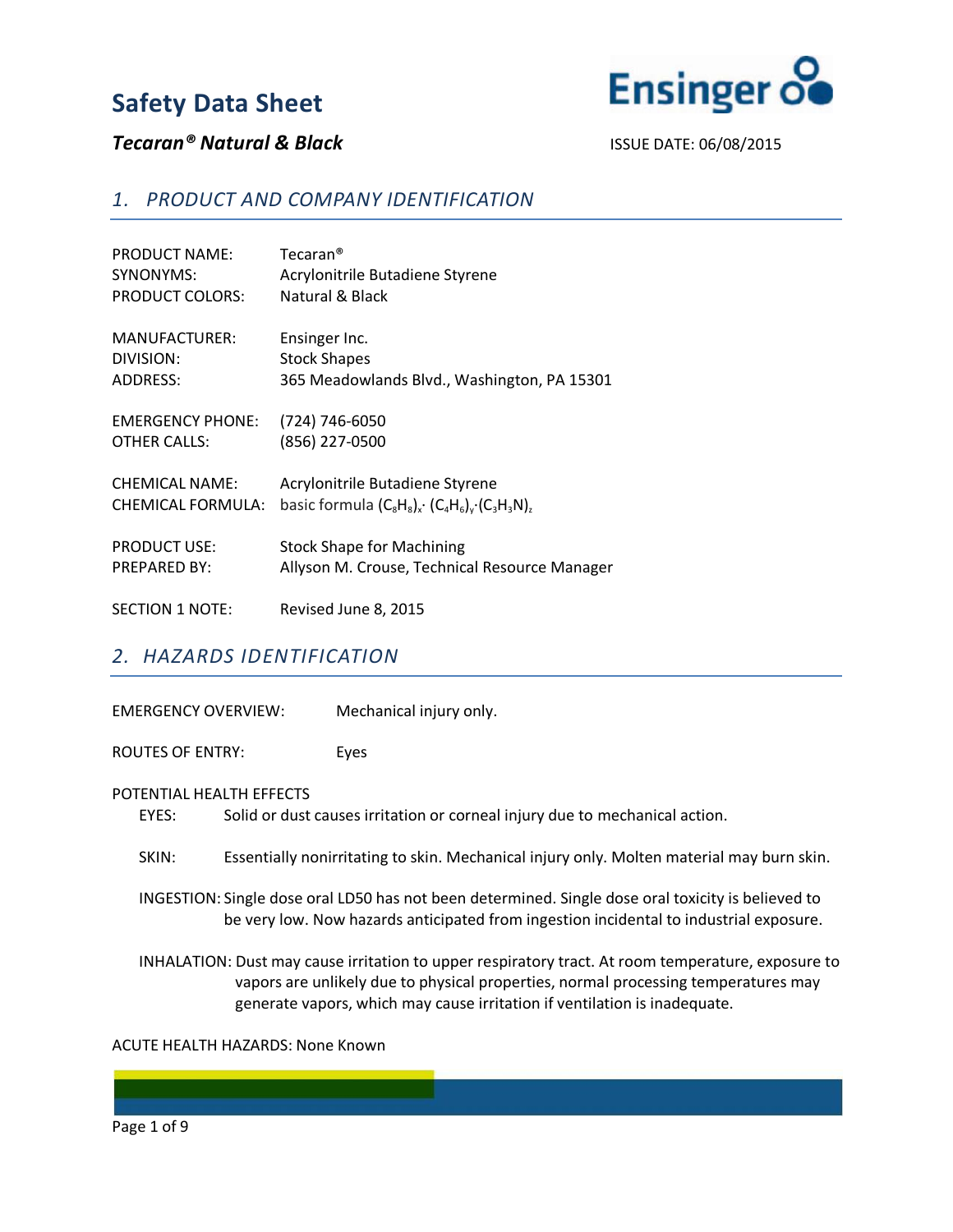

### **Tecaran<sup>®</sup> Natural & Black ISSUE DATE: 06/08/2015**

CHRONIC HEALTH HAZARDS: None Known

MEDICAL CONDITIONS GENERALLY AGGRAVATED BY EXPOSURE: None Known

CARCINOGENICITY: None Known

Carbon Black, CAS: 1333-86-4

OSHA: (PEL, 8HR) 3.5 mg/m<sup>3</sup> (FRL TWA) OSHA: (PEL, 8HR) 3.5 mg/m<sup>3</sup> (TL PEL) ACGIH: TWA: 3.5 mg/m<sup>3</sup> (Inhalable Fraction); Notations: Not Classifiable as a Human Carcinogen

Styrene, CAS: 100-42-5

OSHA: (PEL, 8HR) 425 mg/m<sup>3</sup> (FRL\_STEL) OSHA: (PEL, 8HR) 215 mg/m<sup>3</sup> (FRL\_TWA) ACGIH: STEL: 40 ppm ACGIH: TWA: 20 ppm Notations: Not Classifiable as a Human Carcinogen , BEI ; Crit Eff: CNS impairment ,Peripheral neuropathy , Upper respiratory tract irritation

#### Particulates:

OSHA: Particulates not otherwise regulated/OSHA (PEL) 15 mg/m<sup>3</sup> (TWA, Total Dust) Particulates not otherwise regulated/OSHA (PEL) 5 mg/m<sup>3</sup> (TWA, Respirable Dust) ACGIH: Particulates not otherwise regulated/ACGHI (TLV) 10 mg/m<sup>3</sup> (TWA, Total Dust)

## *3. COMPOSITION/INFORMATION ON INGREDIENTS*

#### INGREDIENT:

| CAS NO.                                                      | % WT        |
|--------------------------------------------------------------|-------------|
| Modified Poly (acrylonitrile-butadiene-styrene), 9010-94-0]/ |             |
| Poly (styrene-acrylonitrile), 9003-54-7 blend                |             |
| Carbon Black, 1333-86-4                                      | $0 - 1.0$   |
| Styrene, 100-42-5                                            | $0.1 - 0.3$ |

The non-hazardous components and exact percentage (concentration) of the composition have been withheld as a trade secret.

This product consists primarily of high molecular weight polymers which are not expected to be hazardous. The ingredients in this product are present within the polymer matrix and are not expected to be hazardous.

Page 2 of 9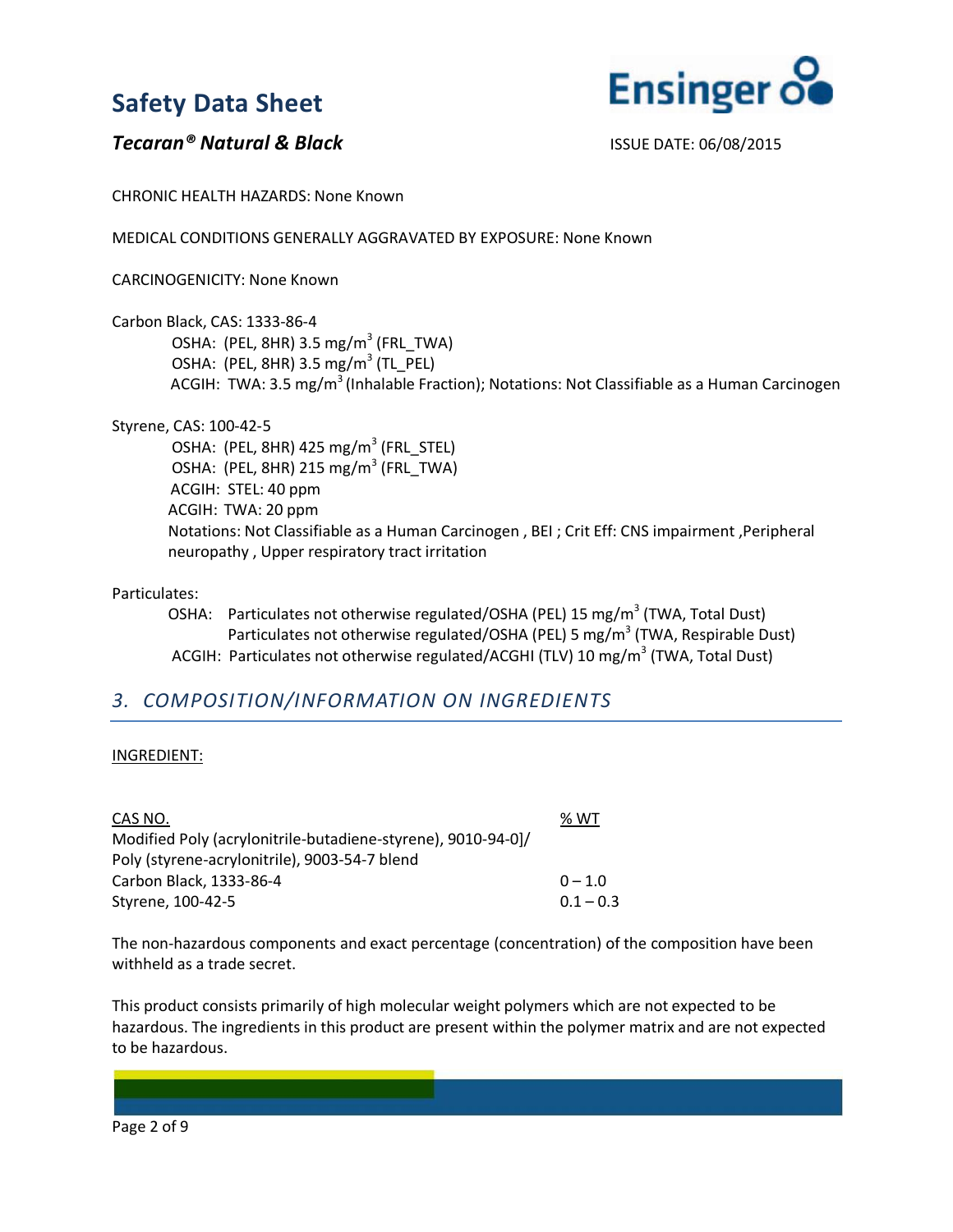

### **Tecaran<sup>®</sup> Natural & Black ISSUE DATE: 06/08/2015**

This product contains a proprietary blend of components encapsulated within a polymer matrix. These components are not regarded as hazardous under 2012 OSHA Hazard Communication Standard; 29CFR Part 1910.1200.

### *4. FIRST AID MEASURES*

EYES: Rinse cautiously with water for several minutes. Remove contact lenses, if present and easy to do. Continue rinsing for at least 15 minutes. Mechanical effects only.

SKIN: Wash off in flowing water or shower.

- INGESTION: No adverse effects anticipated by this route of exposure incidental to proper industrial handling. If ingested, induce vomiting; if patient is conscious. Call a poison control center/physician, if patient feels unwell.
- INHALATION: Remove to fresh air, if effects occur. Consult a physician.

NOTES TO PHYSICIANS OR FIRST AID PROVIDERS: No specific antidote. Supportive care. Treatment based on judgment of the physician in response to reactions of the patient.

#### *5. FIRE FIGHTING MEASURES*

#### AUTOIGNITION TEMPERATURE: Not Available

EXTINGUISHING MEDIA: Dry chemical, carbon dioxide, water spray or "alcohol' foam.

SPECIAL FIRE FIGHTING PROCEDURES: Do not use a solid water stream as it may scatter and spread fire. Water is the best extinguishing medium. Carbon dioxide and dry chemical are not generally recommended, because of their lack of cooling capacity may permit re-ignition on larger fires.

UNUSUAL FIRE AND EXPLOSION HAZARDS: None Known

HAZARDOUS DECOMPOSITION PRODUCTS: Carbon oxides, hydrogen fragments, hydrogen cyanide, nitrogen oxides.

SECTION 5 NOTES: Wear full protective suit. In case of combustion, use a suitable breathing apparatus. Dust particles in the atmosphere are combustible and may be explosive. Keep away from heat and sources of ignition.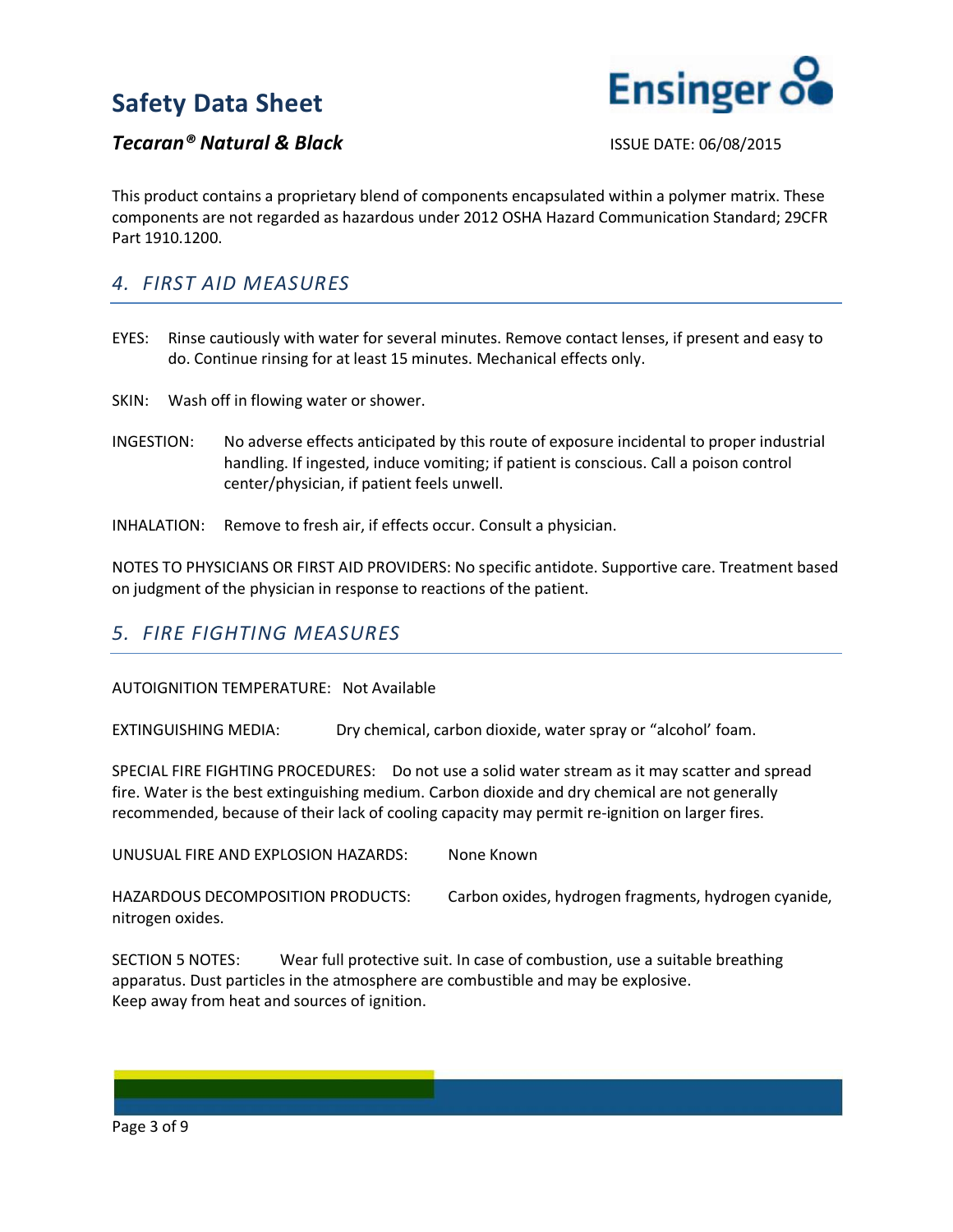

**Tecaran<sup>®</sup> Natural & Black ISSUE DATE: 06/08/2015** 

## *6. ACCIDENTAL RELEASE MEASURES*

ACCIDENTAL RELEASE MEASURES: Ventilate the area and prevent access to unauthorized people. Wear suitable personal protective equipment. Do not allow entry to drains, water courses or soil. Prevent spreading by use of suitable barriers. Take up with suitable equipment, fill up in air-tight containers and give further treatment as soon as possible.

# *7. HANDLING AND STORAGE*

HANDLING AND STORAGE: Avoid accumulation of dust in enclosed space. Use in well-ventilated area. Static discharge (spark) in high dust environments may be explosive. Electrostatic charge may build up during handling. Equipment should be grounded and bonded. Metal containers involved in the transfer of this material should be grounded and bonded. All electrical equipment should be grounded and conform to applicable electric codes and regulatory requirements. Material creates dangerous slipping hazard on hard surfaces. After handling, always wash hands thoroughly with soap and water. Keep away from strong oxidizing compounds. Store in a well-ventilated place. Provide ventilation and wear necessary protectors.

OTHER PRECAUTIONS: Obtain special instructions, before use. Do not breathe dust. Wash hands thoroughly after handling. Do not eat, drink or smoke; when machining this product. Use personal protective equipment as required.

# *8. EXPOSURE CONTROLS/PERSONAL PROTECTION*

ENGINEERING CONTROLS: Standard ventilation required

VENTILATION: Good general ventilation should be sufficient for most conditions. Local exhaust ventilation may be necessary for some operations.

RESPIRATORY PROTECTION: For most conditions a dust mask is sufficient; however, if handling at elevated temperatures without sufficient ventilation, use an approved air-purifying respirator.

EYE PROTECTION: Safety glasses should be sufficient for most operations; however, for dusty operations wear chemical goggles. If vapor exposure causes eye discomfort, use a full-face respirator

SKIN PROTECTION: No precautions other than clean body-covering clothing should be needed.

OTHER PROTECTIVE CLOTHING OR EQUIPMENT: None Known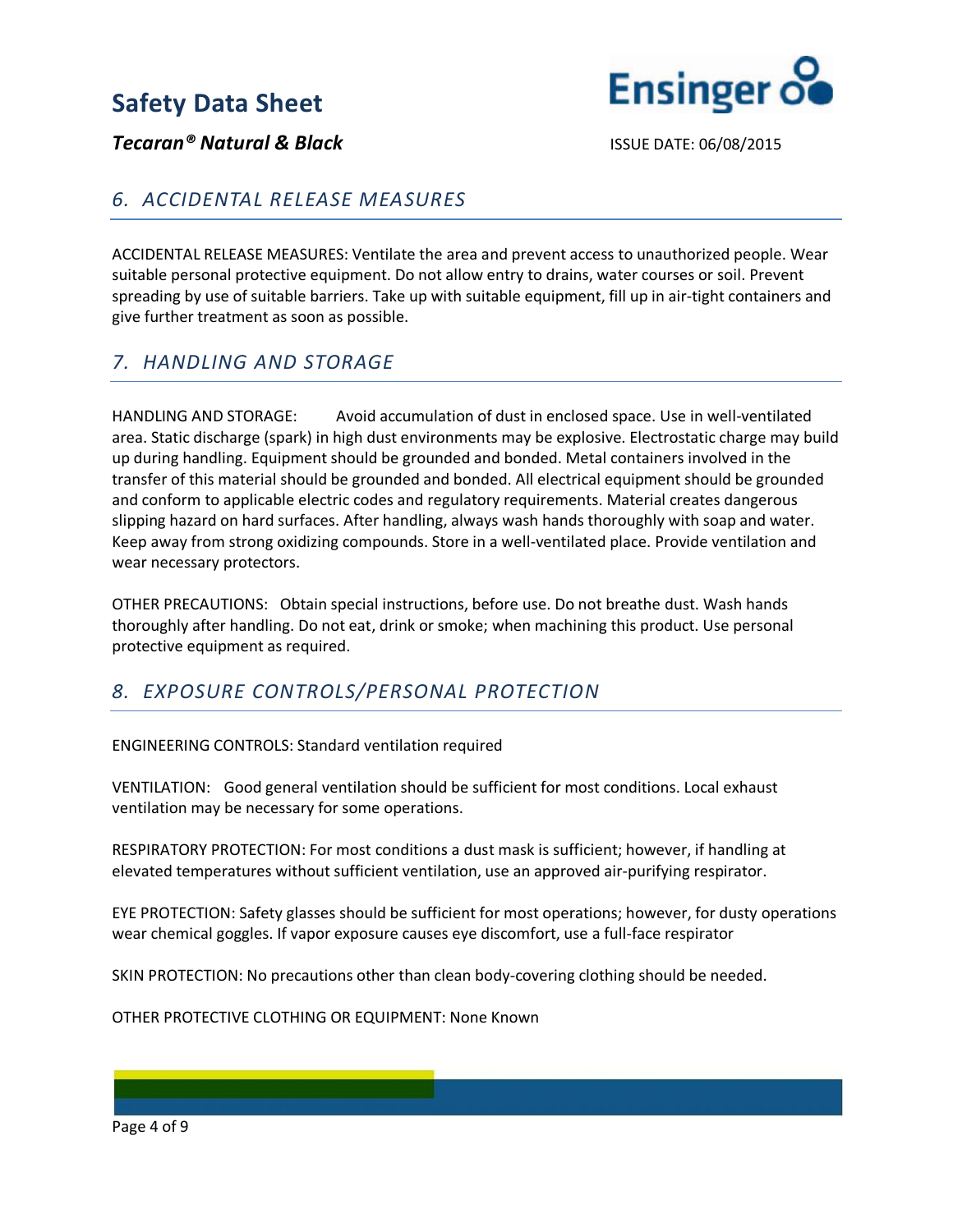

### **Tecaran<sup>®</sup> Natural & Black ISSUE DATE: 06/08/2015**

Special Precautions to be taken in Handling and Storage: Store in sealed containers. Protect from atmospheric moisture. Molten material can produce thermal burns. Avoid skin contact. Fumes released during normal processing may cause irritation. Provide adequate ventilation. Heating the resin above normal processing temperatures may cause hazardous decomposition products. Do not overheat. Handling and fabrication of plastic resins can result in the generation of dust. Dust results from sawing, filing, and sanding of plastic parts in post-molding operations. Quantities of dust in air may be combustible and may cause respiratory irritation.

EXPOSURE GUIDELINES:

Carbon Black, CAS: 1333-86-4

OSHA: (PEL, 8HR) 3.5 mg/m<sup>3</sup> (FRL TWA) OSHA: (PEL, 8HR) 3.5 mg/m<sup>3</sup> (TL\_PEL) ACGIH: TWA: 3.5 mg/m<sup>3</sup> (Inhalable Fraction); Notations: Not Classifiable as a Human Carcinogen

Styrene, CAS: 100-42-5

OSHA: (PEL, 8HR) 425 mg/m<sup>3</sup> (FRL\_STEL) OSHA: (PEL, 8HR) 215 mg/m<sup>3</sup> (FRL\_TWA) ACGIH: STEL: 40 ppm ACGIH: TWA: 20 ppm Notations: Not Classifiable as a Human Carcinogen , BEI ; Crit Eff: CNS impairment ,Peripheral neuropathy , Upper respiratory tract irritation

Particulates not otherwise regulated:

OSHA: Particulates not otherwise regulated/OSHA (PEL) 15 mg/m<sup>3</sup> (TWA, Total Dust) Particulates not otherwise regulated/OSHA (PEL) 5 mg/m<sup>3</sup> (TWA, Respirable Dust) ACGIH: Particulates not otherwise regulated/ACGHI (TLV) 10 mg/m<sup>3</sup> (TWA, Total Dust

# *9. PHYSICAL AND CHEMICAL PROPERTIES*

| APPFARANCF:                                    | Opaque color stock shape |
|------------------------------------------------|--------------------------|
| ODOR:                                          | None                     |
| PHYSICAL STATE:                                | Solid                    |
| <b>AUTOIGNITION TEMPERATURE: Not Available</b> |                          |
| <b>MELTING POINT:</b>                          | Not Available            |
| SPECIFIC GRAVITY (H2O = 1):                    | >1                       |
|                                                |                          |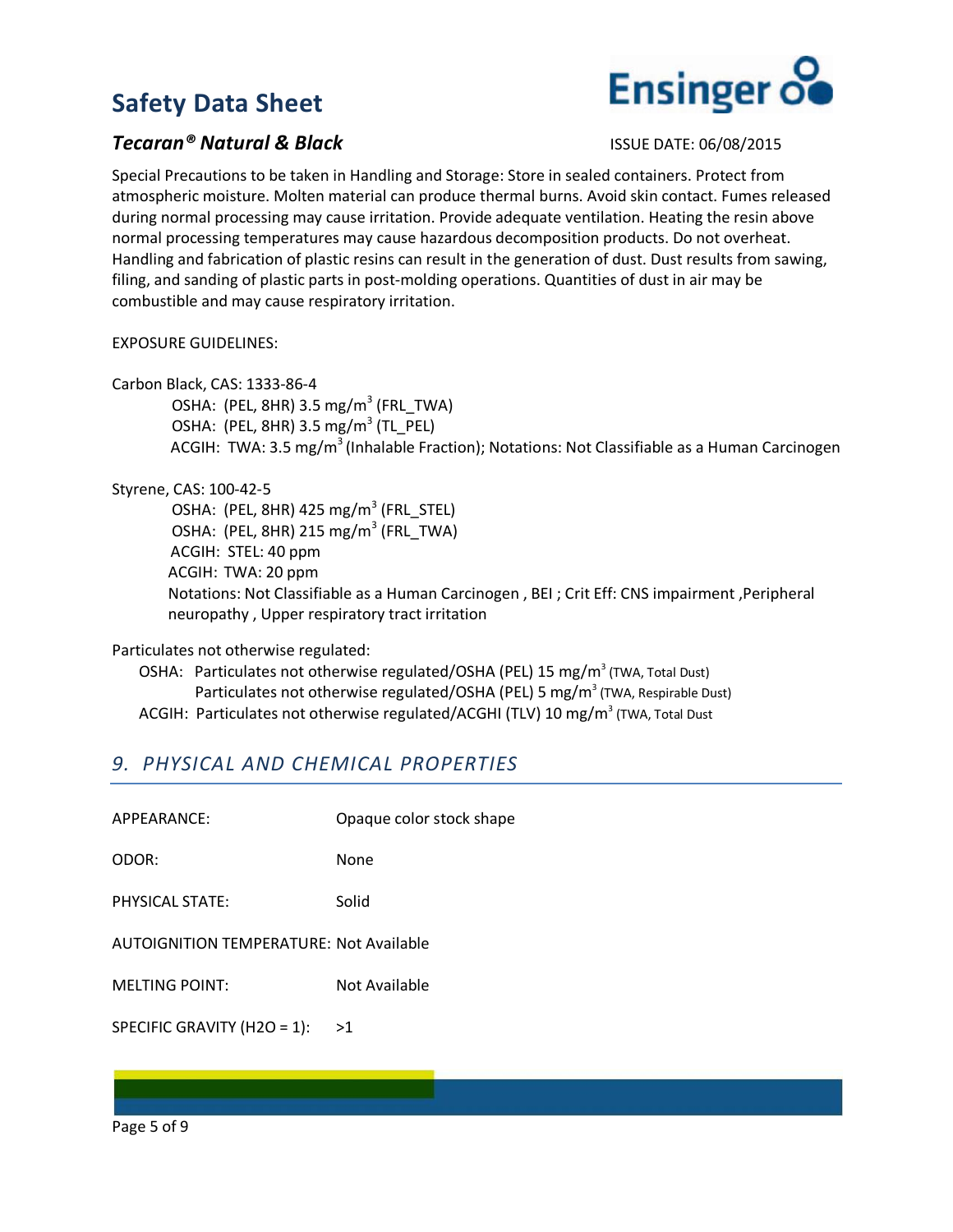

#### **Tecaran<sup>®</sup> Natural & Black ISSUE DATE: 06/08/2015**

SOLUBILITY IN WATER: Insoluble

## *10. STABILITY AND REACTIVITY*

STABILITY: Stable under normal conditions.

CONDITIONS TO AVOID (STABILITY): To avoid thermal decomposition, avoid elevated temperatures. Heating can result in the formation of gaseous decomposition products, some of which may be hazardous. Do not exceed melt temperature recommendations in product literature.

INCOMPATIBILITY (MATERIAL TO AVOID): None Known

HAZARDOUS DECOMPOSITION OR BY-PRODUCTS: Process vapors under recommended processing conditions may include trace levels of hydrocarbons, styrene, acrylonitrile, acrolein, acetaldehyde, acetophenone, ethyl benzene, cumene, alpha methylstyrene, 4-vinylcyclohexene, phenols.

HAZARDOUS POLYMERIZATION: Not Applicable

## *11. TOXICOLOGICAL INFORMATION*

TOXICOLOGICAL INFORMATION: No data – In solid state, this material is not considered as being harmful to human health.

#### **Acute Toxicity Resin**

LD50/oral/rat: >5000 mg/kg (estimated) LD50/dermal/rabbit: >2000 mg/kg estimated

IARC: Not listed Styrene: Group 2B (possible human carcinogen) - In subsequent reviews in 1994 and 2002, IARC chose to maintain its classification for styrene. In chronic inhalation studies, mice, but not rats develop lung tumors following styrene exposure, even though both species form DNA adducts.

OSHA: Not regulated

NTP: Not tested Styrene: is reasonably anticipated to be a human carcinogen based on limited evidence of carcinogenicity from studies in humans, sufficient evidence of carcinogenicity from studies in experimental animals, and supporting data on mechanisms of carcinogenesis (2011).

#### **Special Studies:**

**Styrene:** A reproduction study in rats exposed to 125 and 250 ppm in drinking water (approximately 14-21 mg/kg/day) produced no treatment-related effects on reproductive performance over 3-generations. The only treatment related findings were reduced pup survival index in the F1 and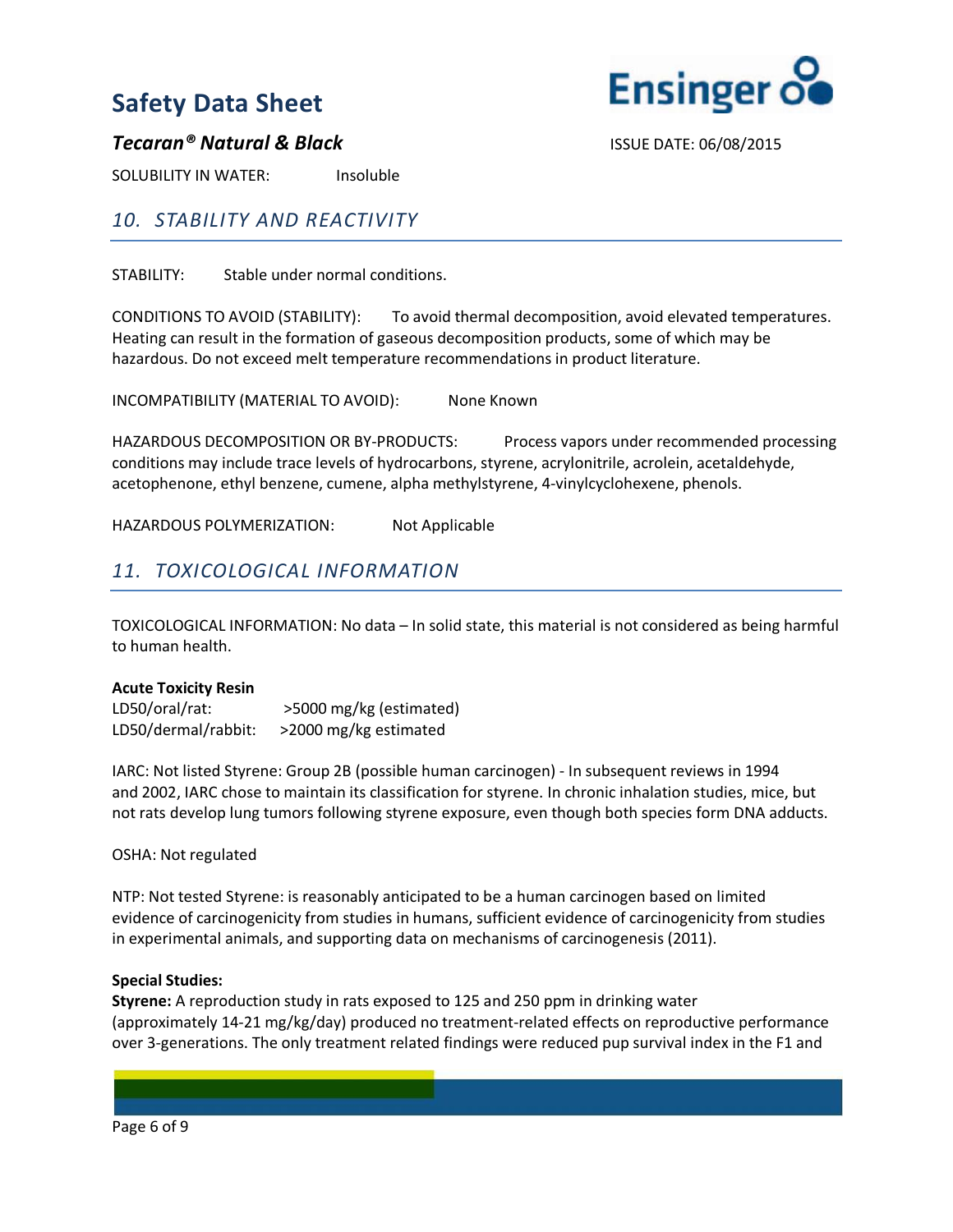### **Tecaran<sup>®</sup> Natural & Black ISSUE DATE: 06/08/2015**



F2 offspring. There was no evidence of developmental effects and no other effects were reported. The parental NOEL was 250 ppm and the NOEL for the F1 and F2 offspring was 125 ppm. In developmental toxicity studies in rats, rabbits, and hamsters styrene was not a selective toxicant to the fetus and was toxic at only those doses that produced maternal toxicity. In humans, styrene is associated with central nervous system depression (headache, fatigue, nausea, and dizziness) at inhalation concentrations greater than 50 ppm. Styrene has also been reported to reduce sensory nerve conductions in occupation settings after exposure to 100 ppm or more. Styrene has also been reported to produce color vision deficiencies (dyschromatopsia) at concentrations greater than 8 ppm (averaging 24 ppm). Twelve epidemiology studies have been reported for styrene and half have supported the hypothesis that styrene produces lymphatic and hematopoetic cancers (LHC). However, those that show an increase of LHC has generally been small in size (limited statistical power), have shown no dose-response relationship, and/or had multiple chemical exposures. Of the six studies that have not shown an association with styrene and LHC, these studies tended to be larger in size (higher statistical power), had an older study population, and had good exposure data. Overall, the weight of evidence suggests that there is not an association of LHC and styrene exposure in humans. In a recent inhalation cancer bioassay, Sprague Dawley derived rats (70/sex/group) were exposed whole body to styrene vapor at 0, 50, 200, 500, or 1000 ppm 6 h/day 5 days/week for 104 weeks. Males exposed to 500 and 1000 ppm and females exposed to 200 ppm and higher gained significantly less weight than the controls. There were no changes of toxicologic significance in hematology, clinical chemistry, urinalysis, or organ weights. Styrene-related non-neoplastic histopathologic changes were confined to the olfactory epithelium of the nasal mucosa. The incidence and severity were related to dose. There was no evidence that styrene exposure caused treatment related increases of any tumor type in males or females or in the number of tumor bearing rats in the exposed groups compared to controls. In 2-year carcinogenicity bioassays conducted by the National Toxicology Program, rats and mice (50/sex/group) received 0, 500, 1000, or 2000 mg/kg/day and 0, 150, or 300 mg/kg/day, respectively, via oral gavage. In male or female rats and female mice there was no significant difference in tumor incidence when compared to the control groups. In male mice there was a positive association between styrene dose and the incidence of the combination of adenomas and carcinomas of the lung. However, due to the high background incidence of this tumor type in male mice, no firm conclusion was drawn for the carcinogenicity. In a study that administered styrene (125 and 250 ppm) in the drinking water of rats for 2 years, there was no evidence of carcinogenicity. In other chronic inhalation toxicity studies, rats were exposed to styrene via inhalation at concentrations up to 300 ppm for 4-6 hours/day, 5 days/week, for 1 year or up to 1000 ppm for 2 years. There was a slightly increased, but not statistically significant, incidence of mammary tumors in the females in both studies. Because the control incidence was also high and there was no dose-response relationship the studies were considered to be negative.

**Carbon Black:** The International Agency for Research on Cancer (IARC) has determined that carbon black is a class 2B known animal and possible human carcinogen by the route of inhalation. Rats exposed to high doses of carbon black by inhalation developed statistically significant increases in lung fibrosis and lung tumors. Carbon Black: The scientific discussions about the carcinogenic potential of inorganic low solubility particles (fine dust) including carbon black has not been concluded. Many inhalation toxicologists believe the lung fibrosis and tumors that developed in rats following exposure to carbon black result from massive accumulation of small dust particles that overwhelm the clearance mechanism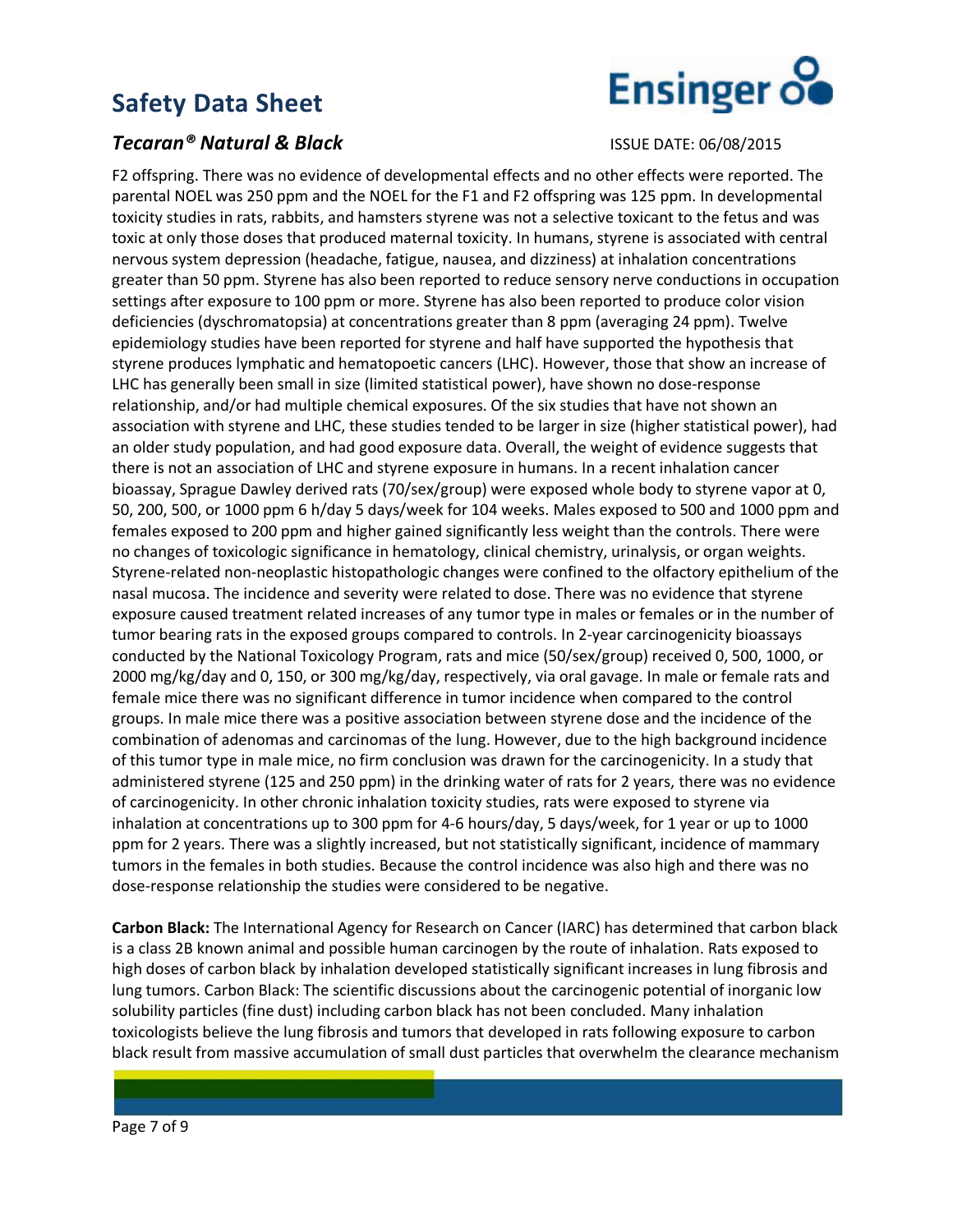

### **Tecaran<sup>®</sup> Natural & Black ISSUE DATE: 06/08/2015**

and produce what is termed "lung overload," an effect considered to be rat specific and not relevant to humans. In addition, based on epidemiological studies, no causal link between carbon black exposure and cancer risk in humans has been demonstrated.

## *12. ECOLOGICAL INFORMATION*

ECOLOGICAL INFORMATION: No data – This material does not harm the environment, but is not biodegradable.

## *13. DISPOSAL CONSIDERATIONS*

WASTE DISPOSAL METHOD: Dispose of contents/containers in accordance with local, regional, national and international regulations.

## *14. TRANSPORT INFORMATION*

U.S. DEPARTMENT OF TRANSPORTATION Not regulated

## *15. REGULATORY INFORMATION*

#### **U.S. FEDERAL REGULATIONS**

**TSCA (TOXIC SUBSTANCE CONTROL ACT):** All ingredients are either exempt or listed on the TSCA Chemical Substance Inventory.

#### **SARA (313) Title III of the Superfund Amendments and Reauthorization Act of 1986 (SARA):**

This product contains a chemical or chemicals that are subject to the reporting requirements of the Act and Title 40 of the Code of Federal Regulations, Part 372.

| <b>Chemical Name</b> | <b>CAS Number</b> | Weight %    | <b>CERCLA/SARA 313 de minimus:</b> |
|----------------------|-------------------|-------------|------------------------------------|
| Styrene              | 100-42-5          | $0.1 - 0.3$ |                                    |

#### **Canada - WHMIS Classification:**

This product has been classified in accordance with the hazard criteria of the Controlled Products Regulations (CPR) and the SDS contains all the information required by the CPR. Unless noted below, this product is non-controlled. Some classifications may not apply to the entire product.

| <b>Chemical Name</b> | Weight %    | <b>WHMIS hazard class:</b>                           |
|----------------------|-------------|------------------------------------------------------|
| Styrene, 100-42-5    | $0.1 - 0.3$ | 0.1%; English Item 1473; French Item 1508 B2; D2A; F |